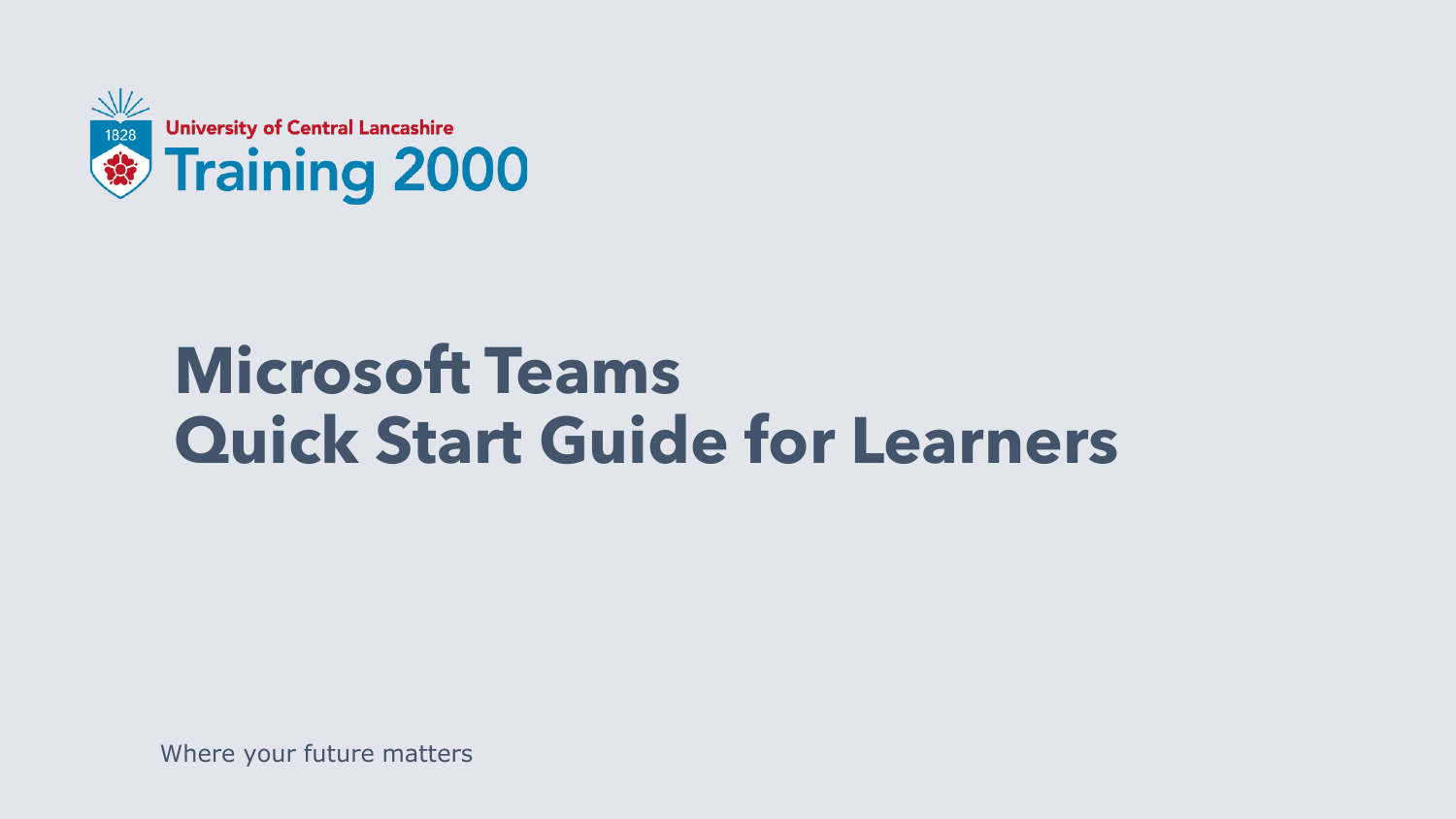#### **Introduction**

Microsoft Teams makes it easy for you to connect with your tutors and other learners on your course and where you can join online lessons.

Select an option below to get started:

- ➢ [Signing Into Teams for the First Time](#page-3-0)
- ➢ [Joining a Teams Meeting](#page-7-0)
- ➢ [Using the Teams Meeting Controls](#page-14-0)
- ➢ [Accessing Your Class Team](#page-16-0)



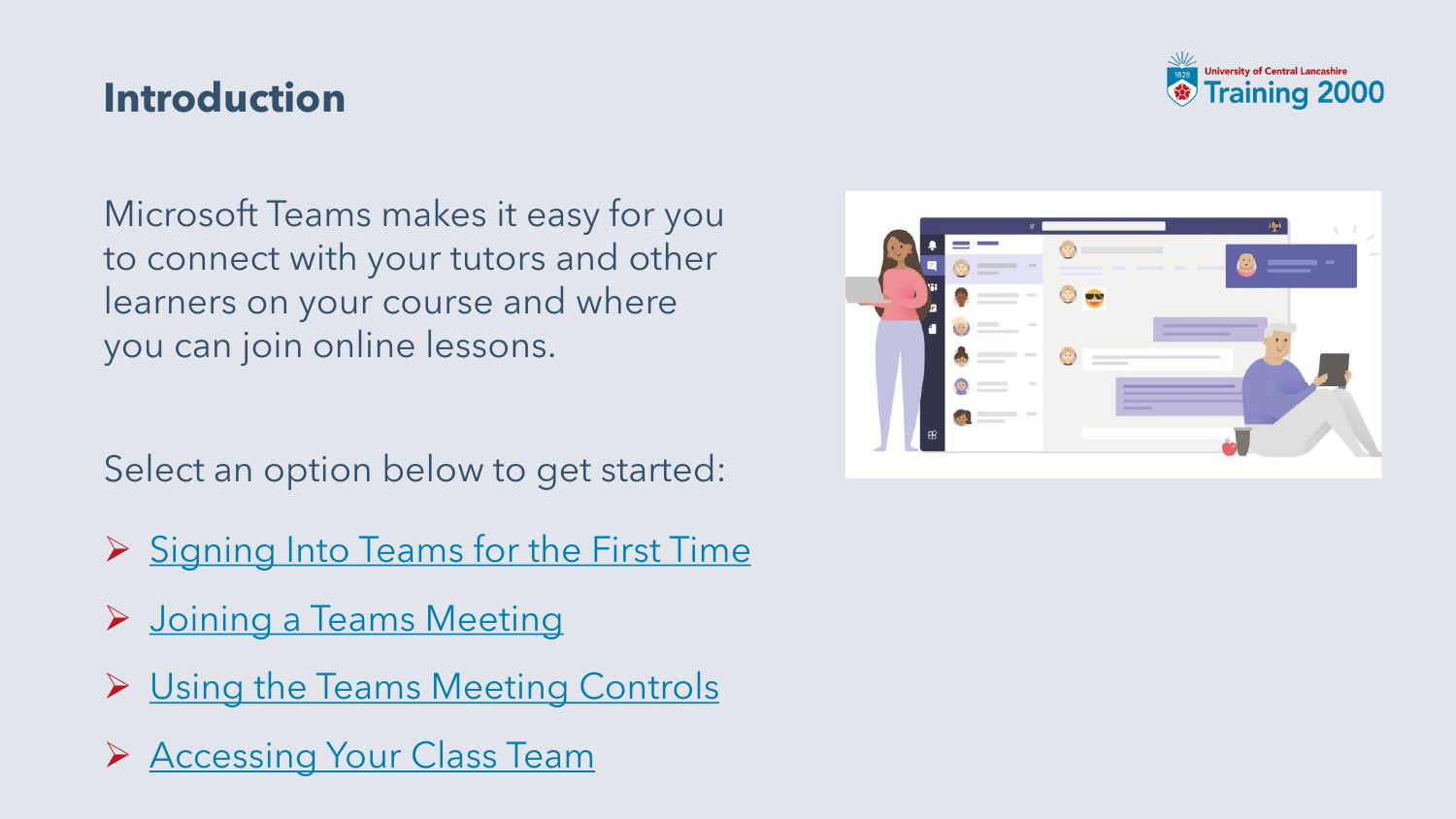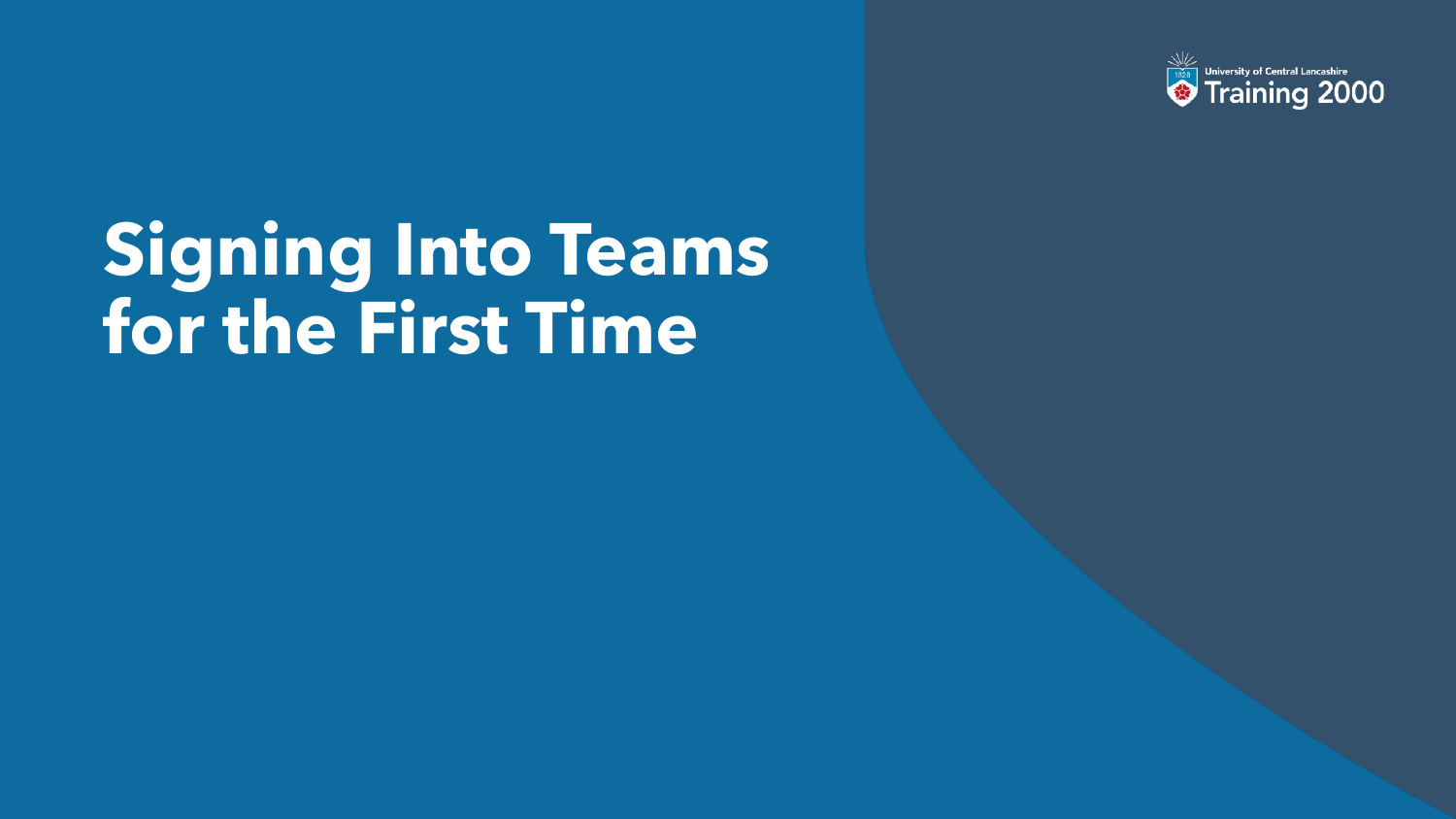

<span id="page-3-0"></span>To get started:

- **E** Sign into [office.com](https://www.office.com/) with your Training 2000 email and password.
- In Office 365, select the Teams app.

Microsoft Sign in firstname.surname@t2klearner.co.uk No account? Create one! Can't access your account? **Back Next** 

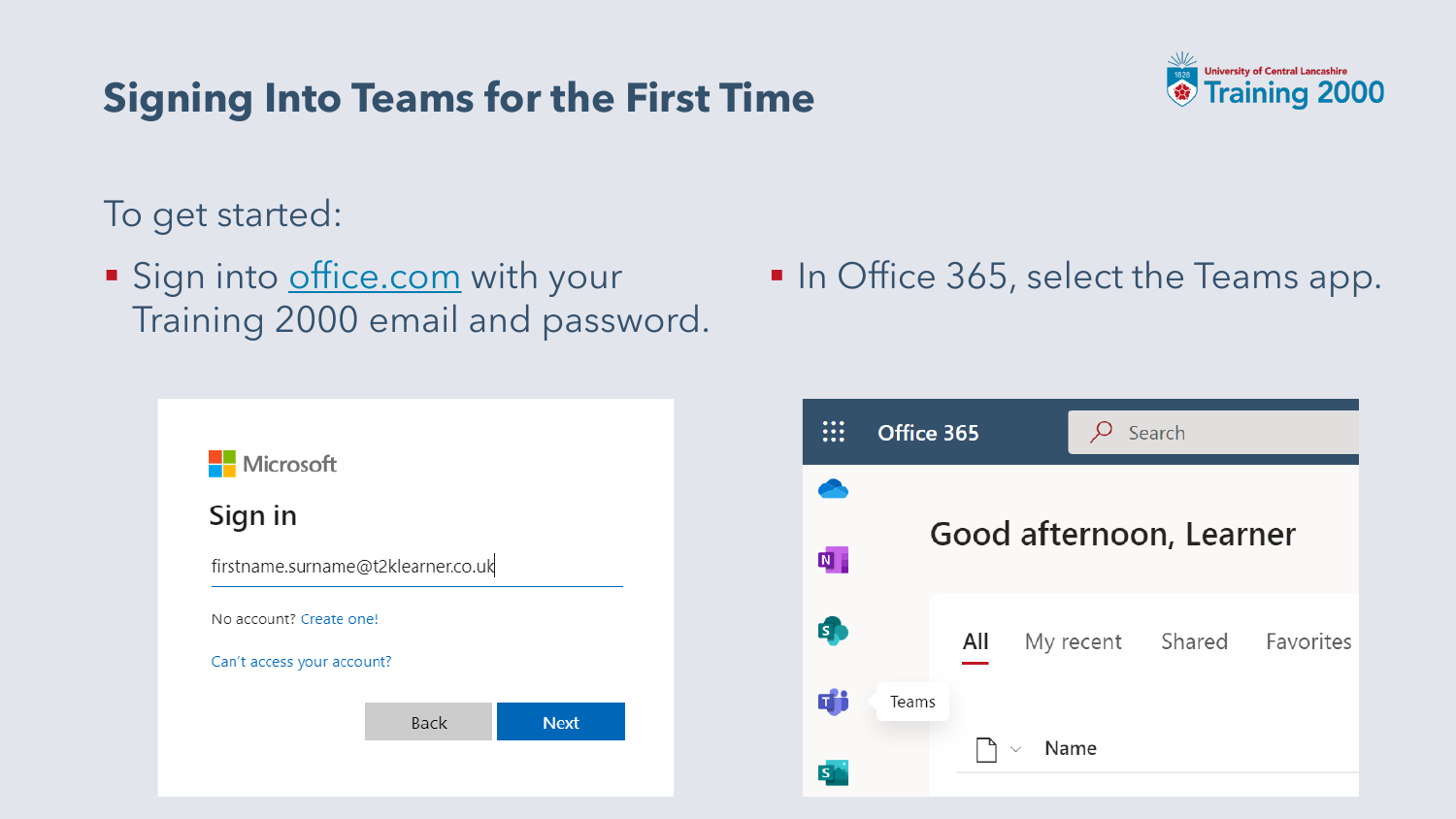

<span id="page-4-0"></span>You will be presented with the option to either download the Teams Windows app for your computer or use the web app instead.

We recommend that you download the Windows app.

When you download the Windows app, you will need to click on the downloaded .exe file to start the Teams installation.

#### **Microsoft Teams**



Download the Teams desktop app and stay better connected.

**Get the Windows app** 

Use the web app instead

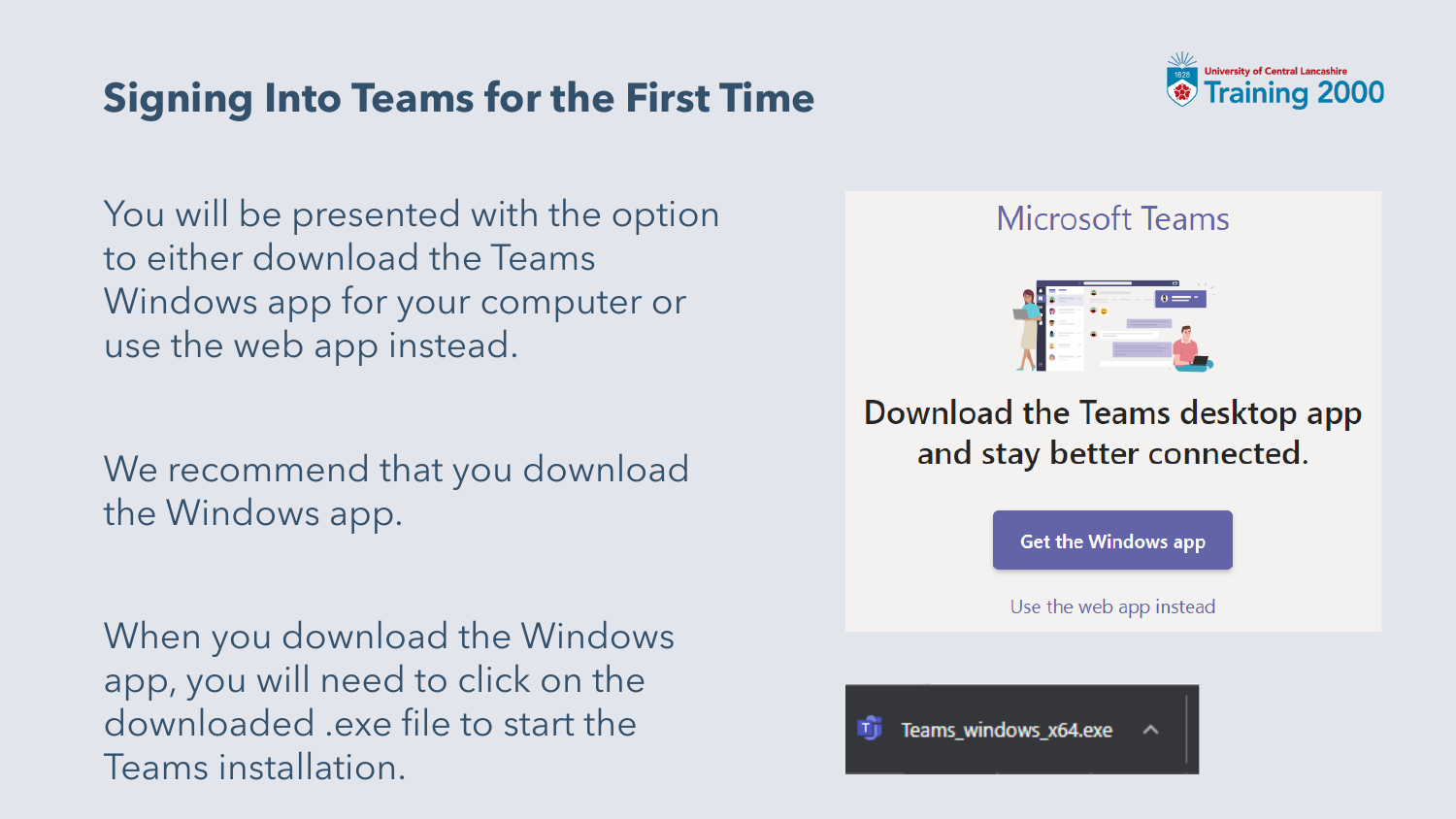

Teams will open on your desktop or in your browser, depending on which option you selected.

You're now ready to join a teams meeting or access your class team!



#### *Desktop app version*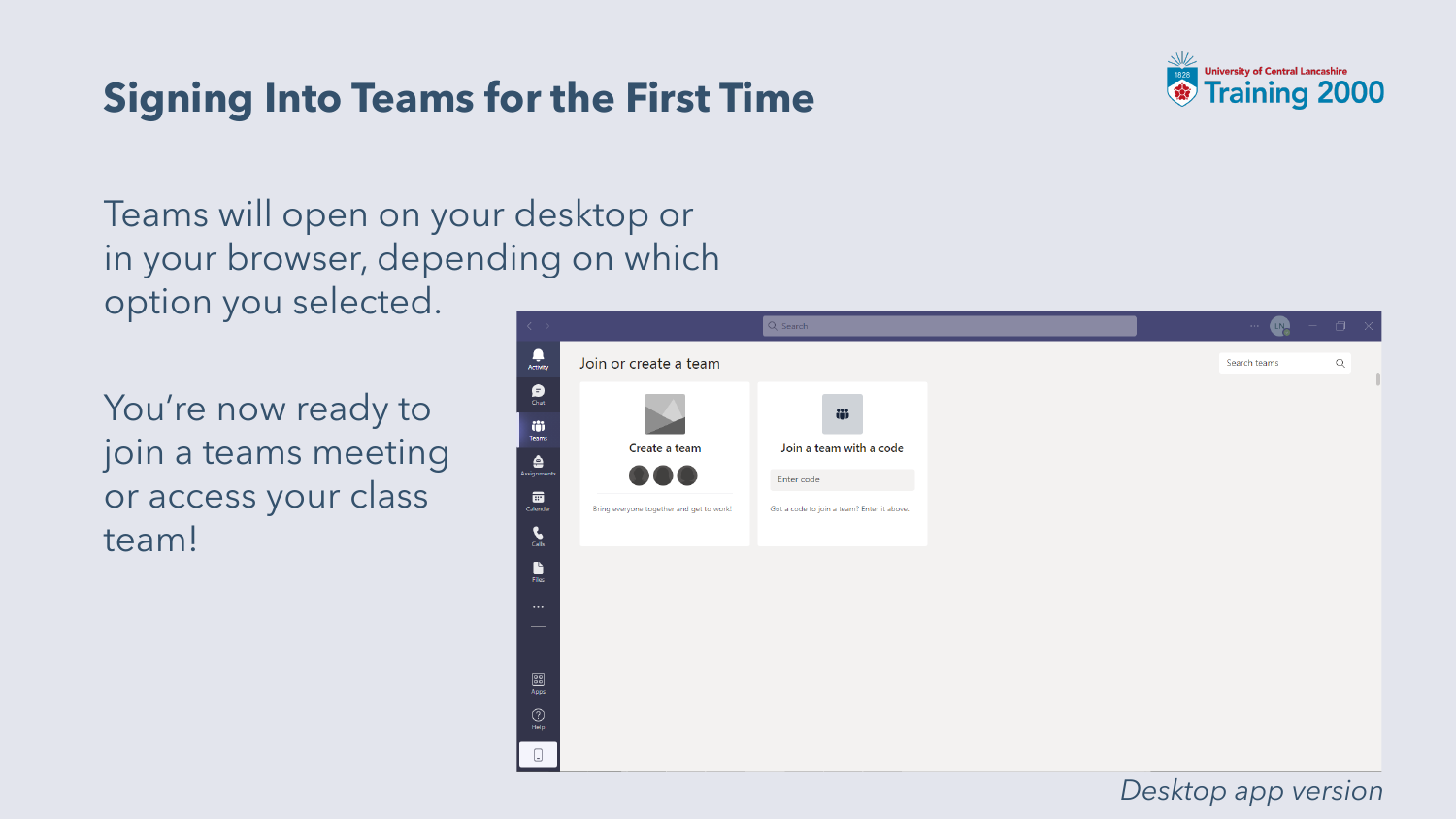

## **Joining a Teams Meeting**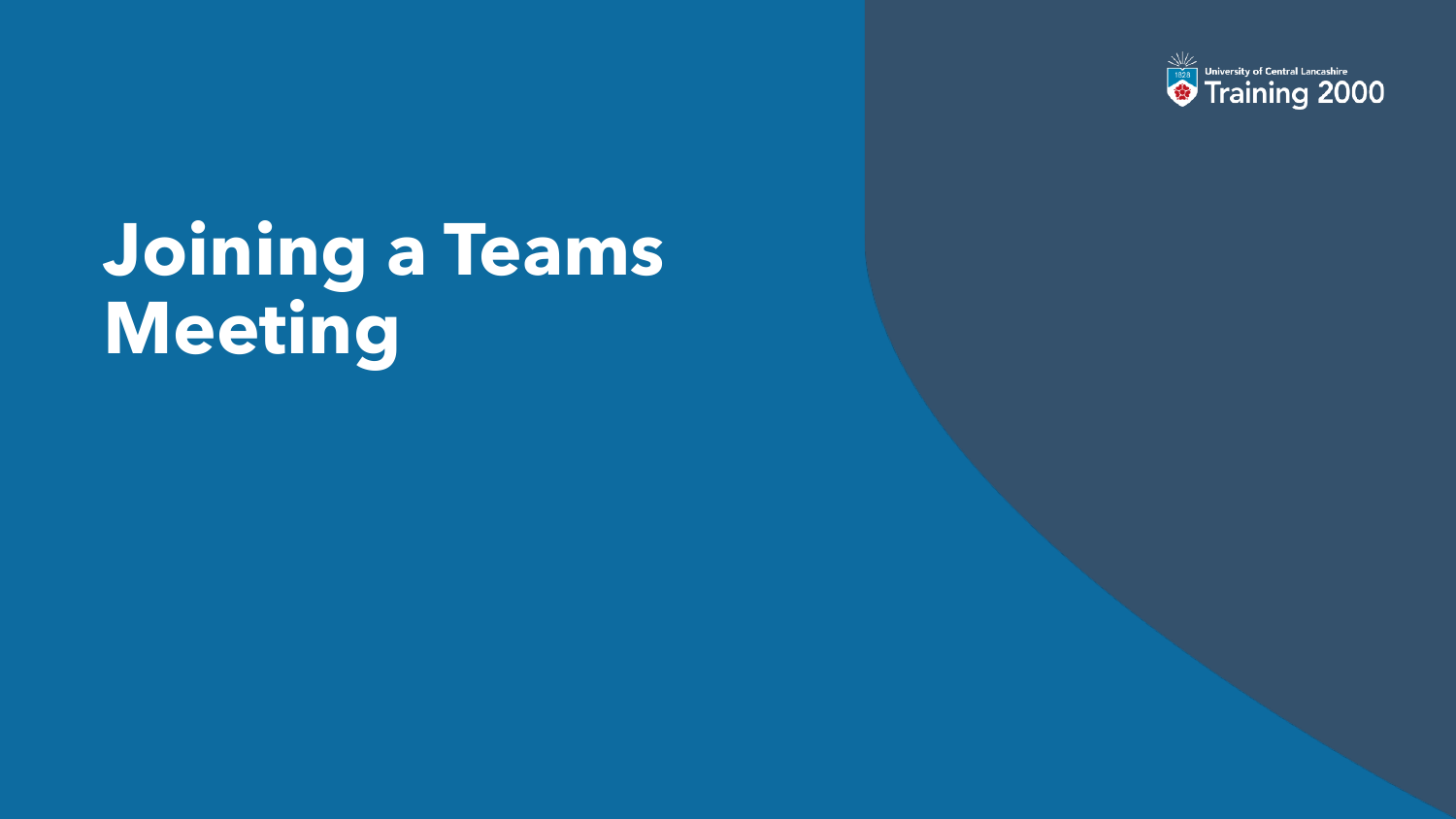#### <span id="page-7-0"></span>**Joining a Teams Meeting**



**E** Sign into **[office.com](https://www.office.com/)** with your Training 2000 email and password.

You can either:

[join by email link](#page-8-0) or

[join from your Teams calendar](#page-10-0)

| Microsoft                          |             |             |
|------------------------------------|-------------|-------------|
| Sign in                            |             |             |
| firstname.surname@t2klearner.co.uk |             |             |
| No account? Create one!            |             |             |
| Can't access your account?         |             |             |
|                                    | <b>Back</b> | <b>Next</b> |
|                                    |             |             |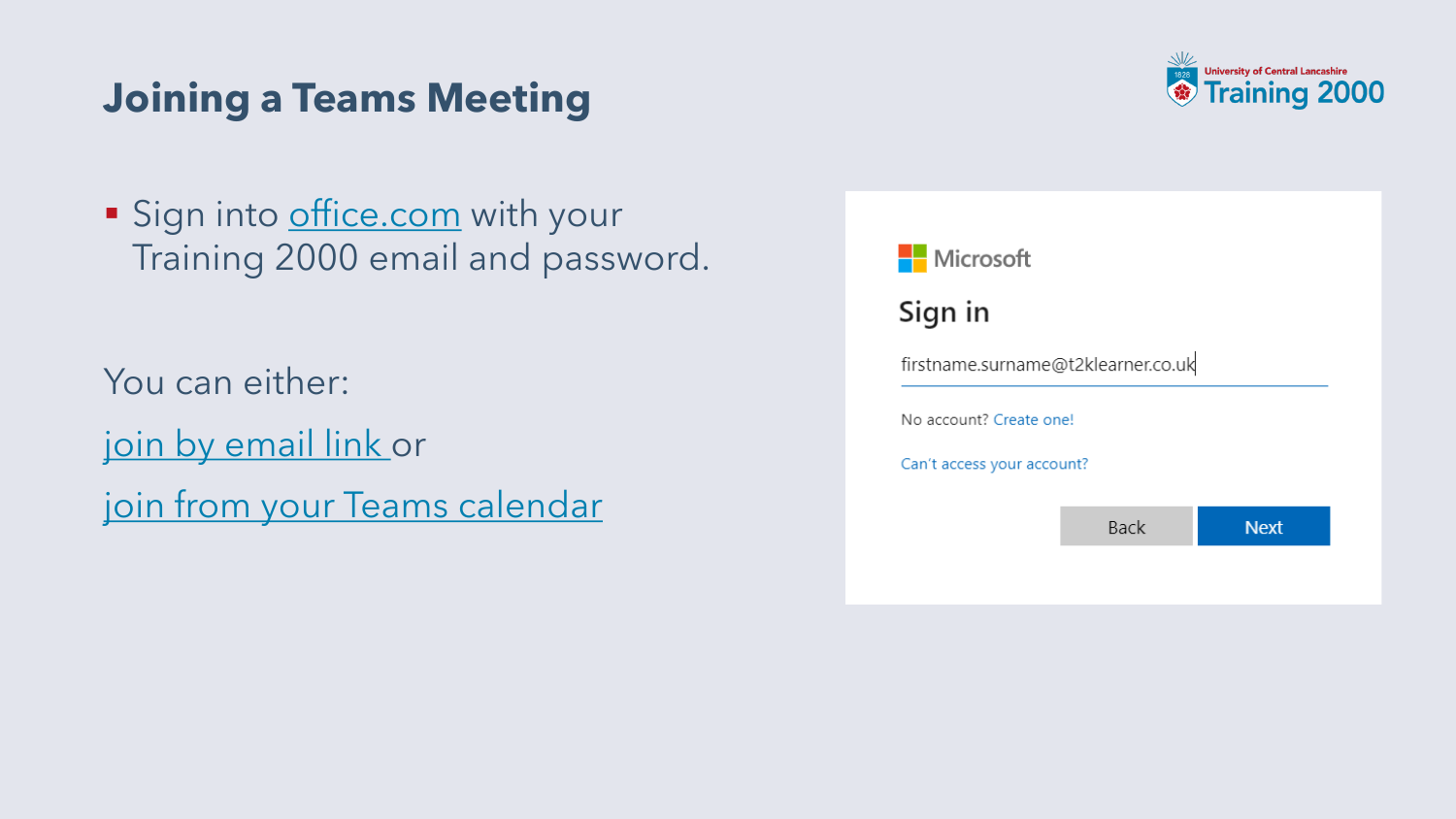#### <span id="page-8-0"></span>**Joining a Teams Meeting by Email Link**



- In Office 365, open Outlook.
- **IF In your meeting invite, select Click here to join the meeting.**

#### Microsoft Teams meeting

Join on your computer or mobile app Click here to join the meeting

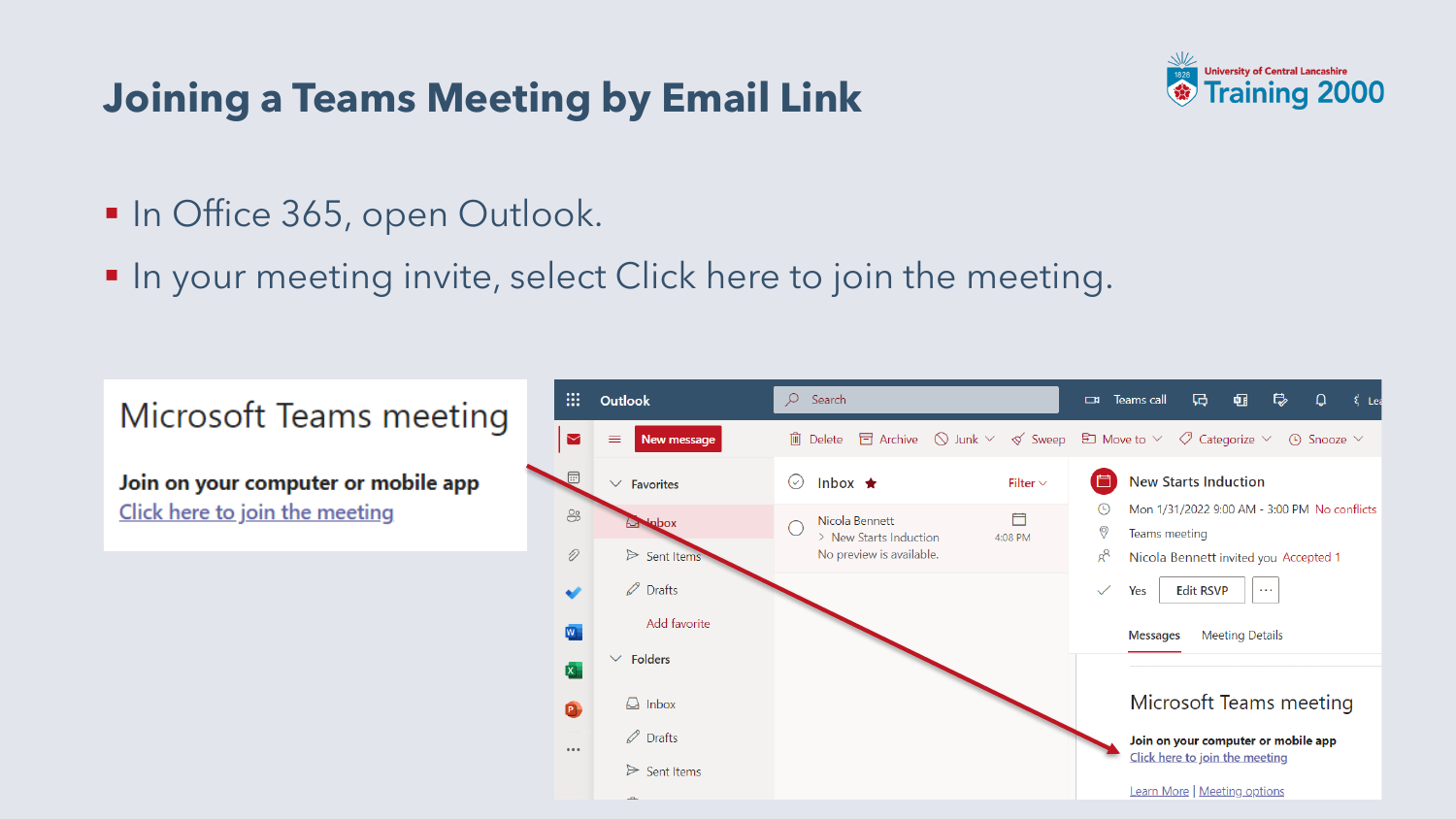#### **Joining a Teams Meeting by Email Link**



If you already have the Teams desktop app, the pre-join screen will open there automatically.

■ Choose your video and audio options and then select Join now.

If you don't have the desktop app, you will be taken to a page where you can choose to either download the app or continue in your browser.

*For more information, see [Signing Into Teams for the First Time](#page-4-0)* 

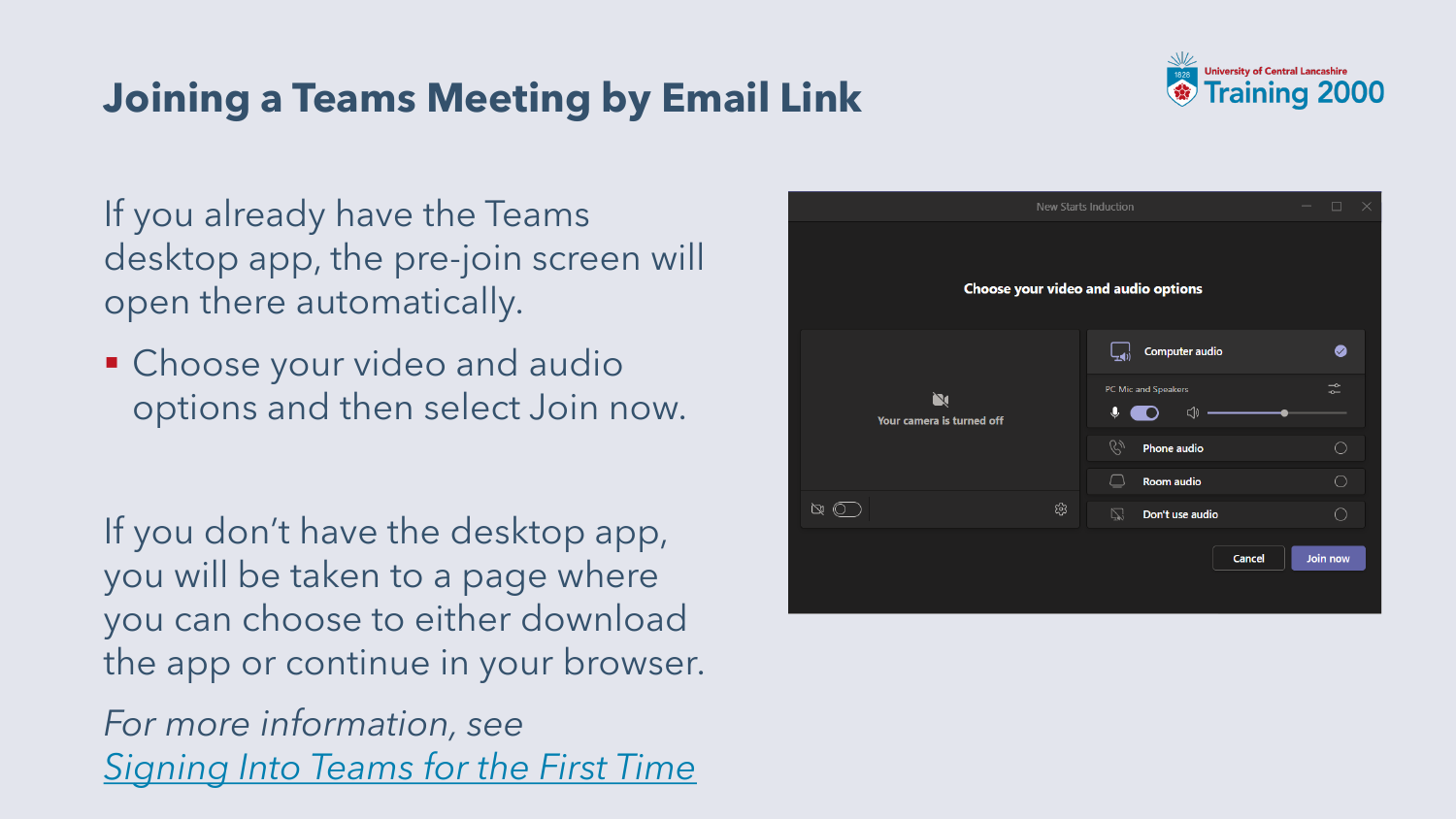#### <span id="page-10-0"></span>**Joining a Teams Meeting From Your Teams Calendar**



When you receive a meeting invite, it will automatically appear in your Teams calendar unless you decline the meeting.

**In Office 365, open Teams.** 

or

- **If you have the Teams desktop app** installed, open the application.
- **Open your Teams Calendar.**

| $\rightarrow$           |                |              | Q Search                                                                                        |
|-------------------------|----------------|--------------|-------------------------------------------------------------------------------------------------|
| ger i<br>Activity       | ▦              | Calendar     |                                                                                                 |
| ₿<br>Chat               |                |              | $\quad\quad\quad\Box$ Today $\quad\langle\quad\rangle\quad$ January 2022 - February 2022 $\lor$ |
| iŝi<br><b>Teams</b>     |                | 31<br>Monday | 01<br><b>Tuesday</b>                                                                            |
| ≙<br><b>Assignments</b> | $\overline{1}$ |              |                                                                                                 |
| 前<br>Calendar           | 12             |              |                                                                                                 |
| $\cdots$                |                |              |                                                                                                 |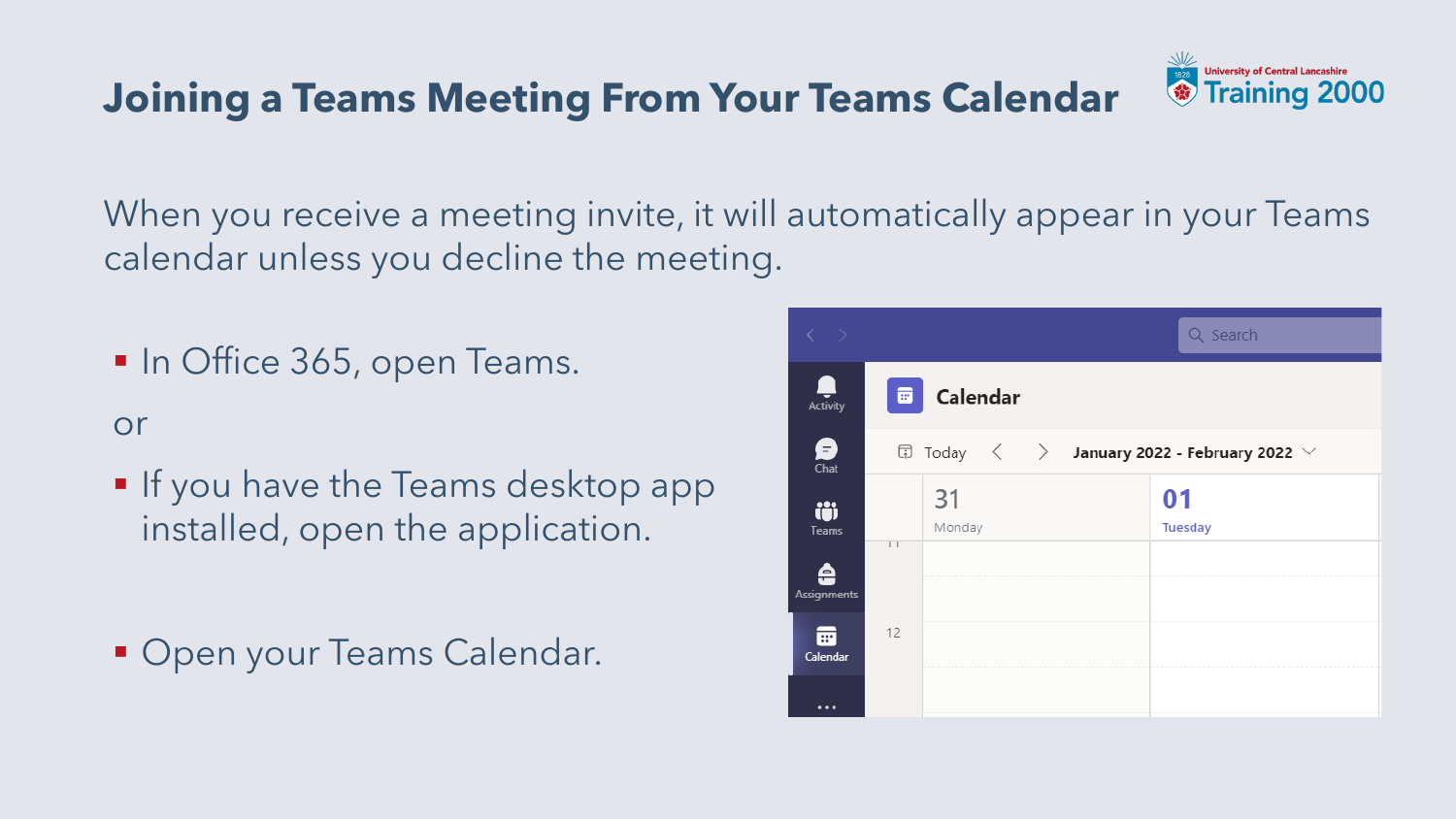#### **Joining a Teams Meeting From Your Teams Calendar**

- Find the meeting in your calendar.
- Click on the meeting and select Join.



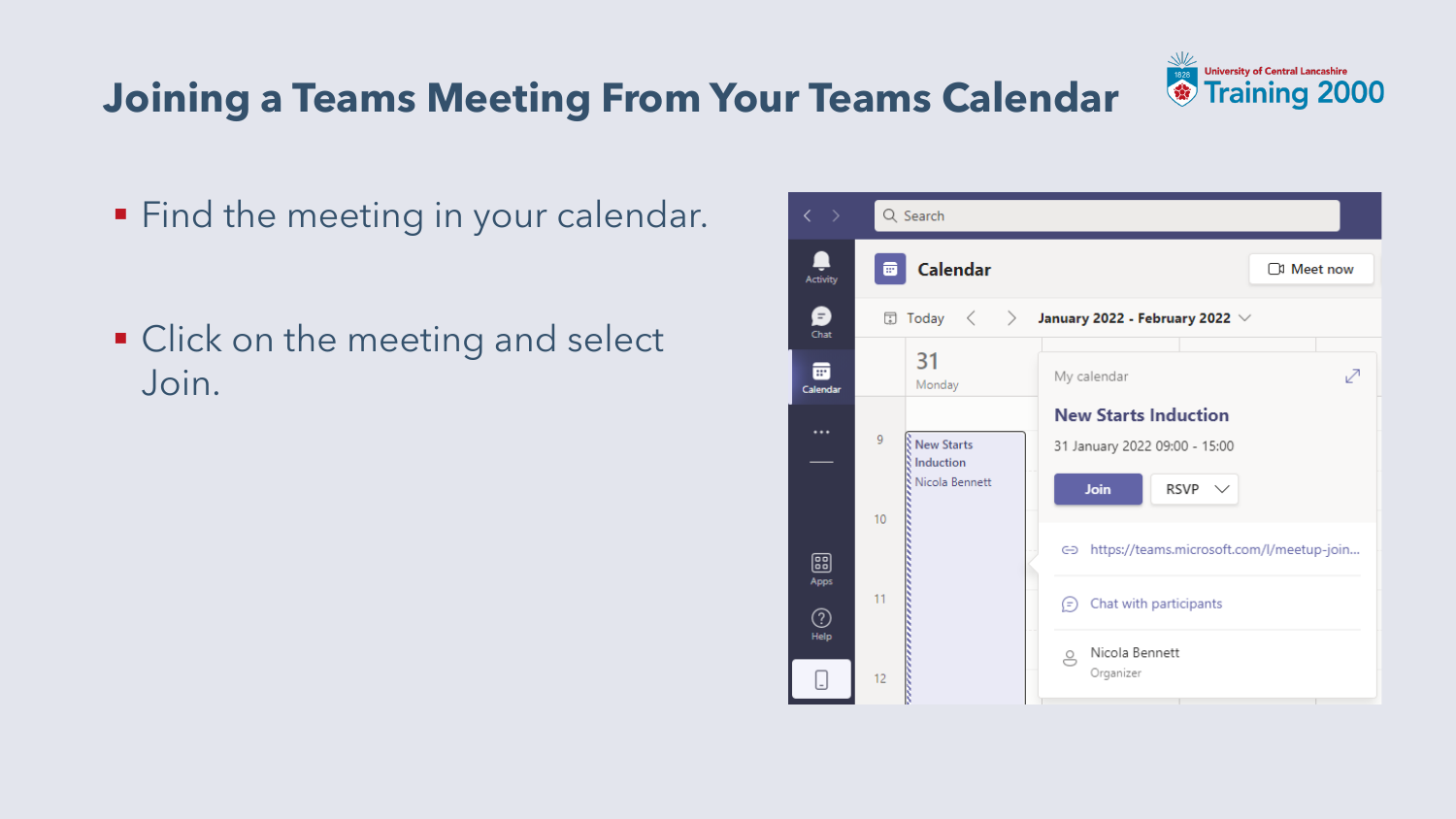

### **Joining a Teams Meeting From Your Teams Calendar**

- On the pre-join screen, choose your video and audio options.
- Change background effects to choose what appears behind you *optional.*
- Select Join now to enter the meeting. *Desktop app version*

| New Starts Induction                | П<br>$\times$                                         |  |  |  |
|-------------------------------------|-------------------------------------------------------|--|--|--|
| Choose your video and audio options |                                                       |  |  |  |
|                                     | Computer audio<br>◙                                   |  |  |  |
| N<br>Your camera is turned off      | ⊸<br>PC Mic and Speakers<br>$\sim$<br>$\bullet$<br>⊲৷ |  |  |  |
|                                     | 62<br><b>Phone audio</b><br>∩                         |  |  |  |
|                                     | Room audio<br>∩<br>$\left  \right $                   |  |  |  |
| భ్ర<br>$\boxtimes$ $\oslash$        | $\sum$<br>Don't use audio<br>∩                        |  |  |  |
|                                     | Join now<br>Cancel                                    |  |  |  |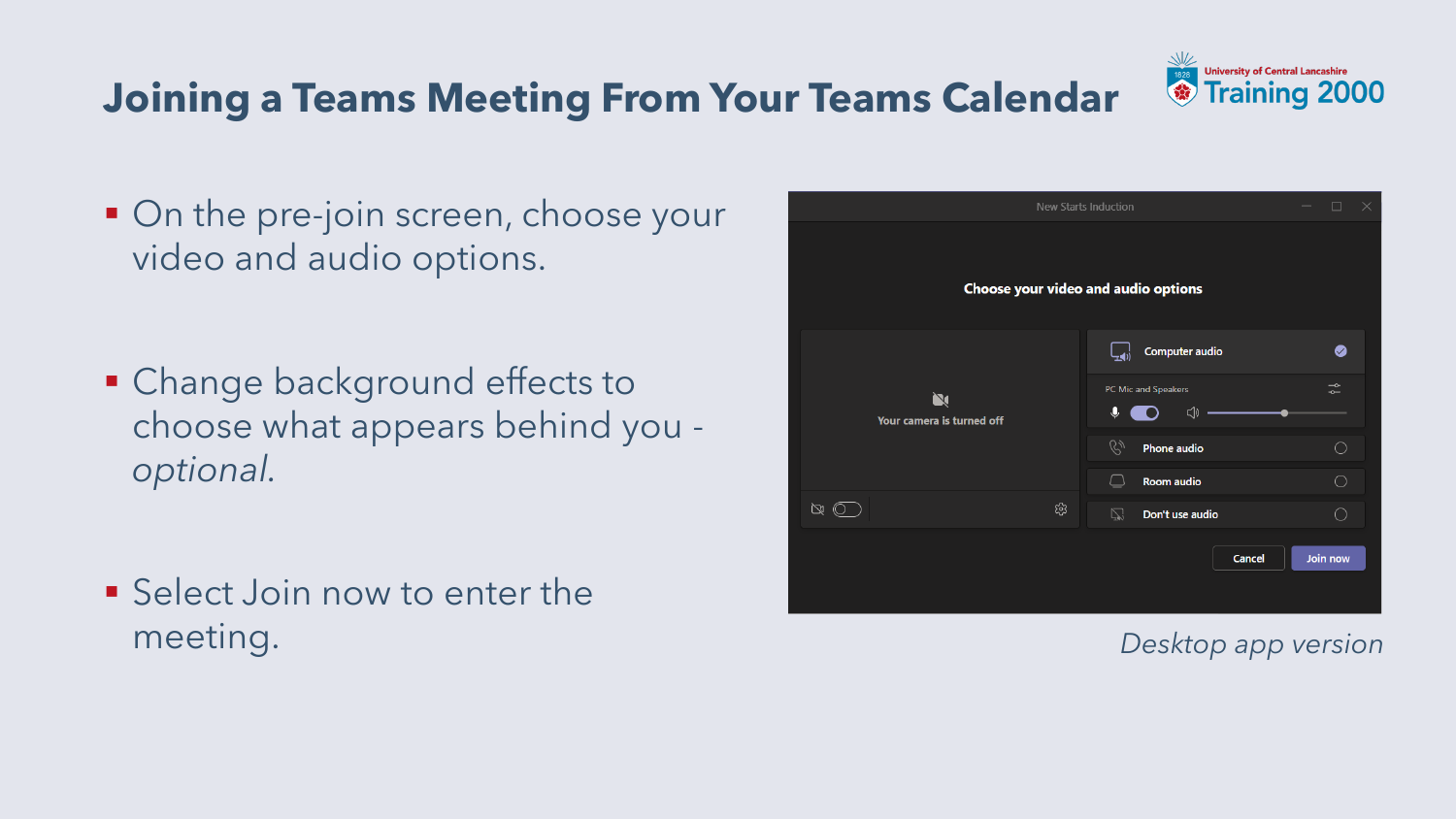

## **Using the Teams Meeting Controls**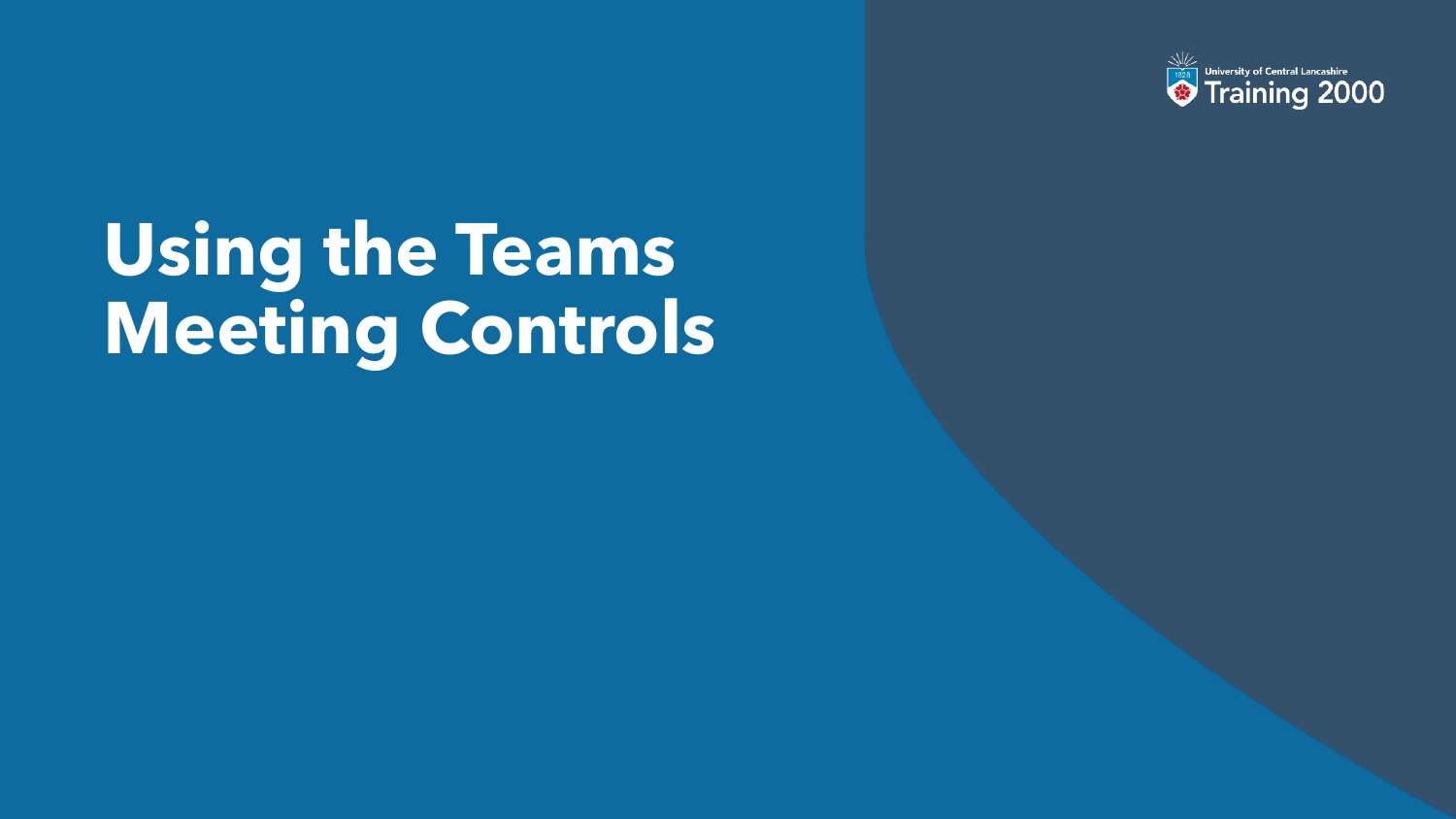### <span id="page-14-0"></span>**Using the Teams Meeting Controls**





- 1. See who's in the meeting
- 2. Show/Post in the meeting chat
- 3. Raise your hand or choose an emoji
- 4. Open More actions
- 5. Turn your camera on and off
- 6. Mute and unmute your microphone
- 7. Share your screen
- 8. Leave the meeting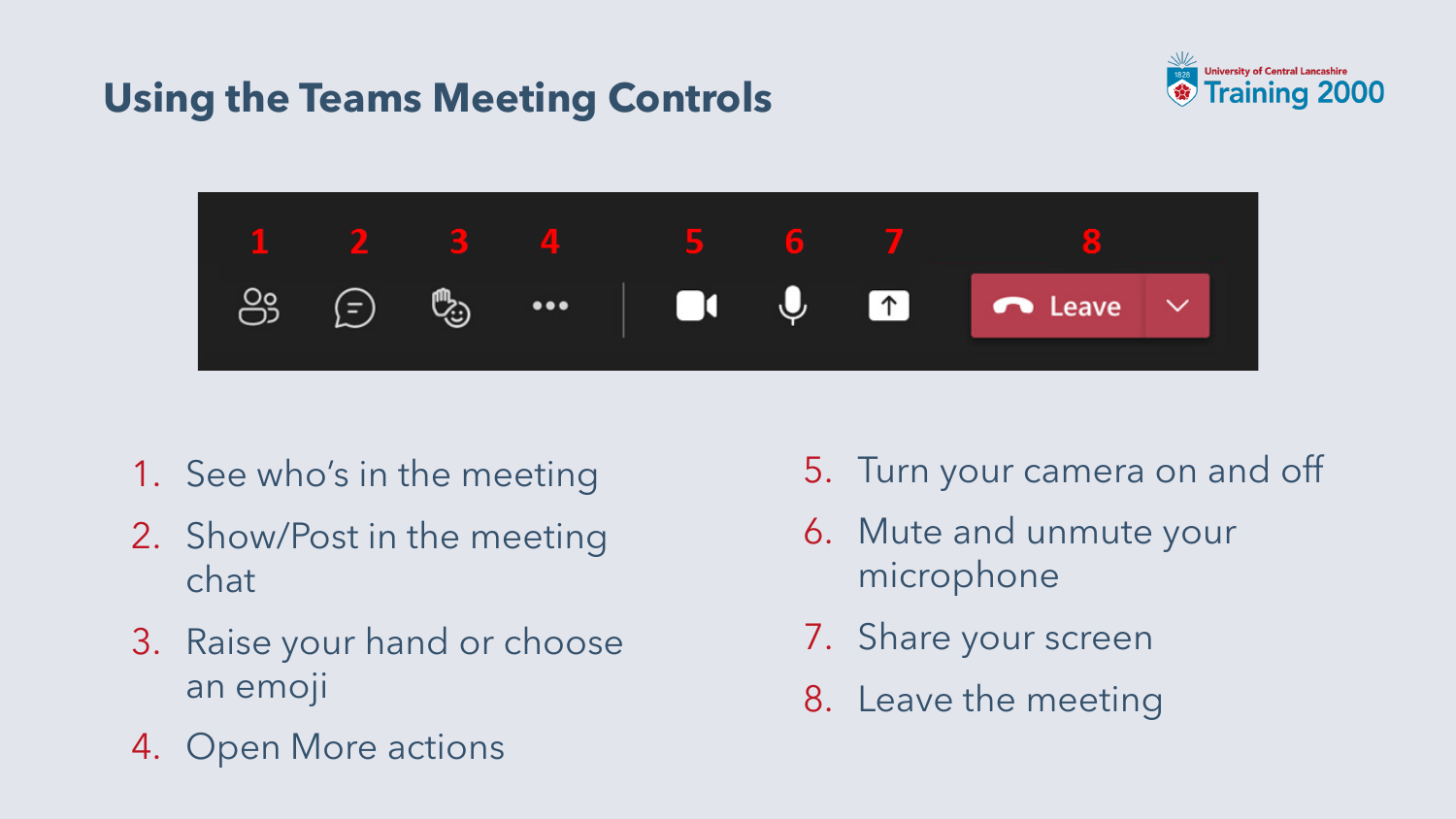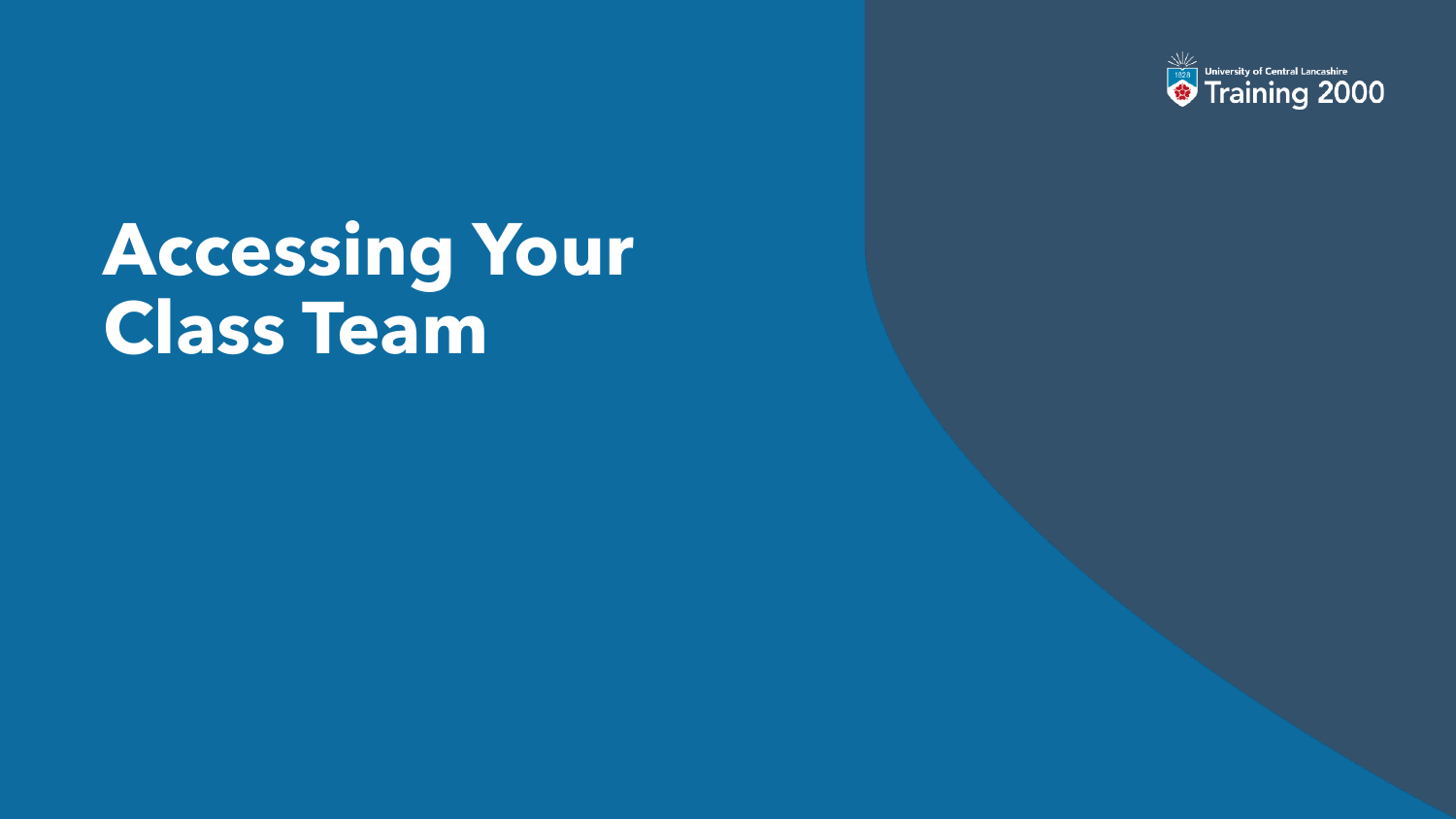

<span id="page-16-0"></span>A class team is where you can interact with your tutor and other learners on your course and where you can access course information, complete assignments and join online lessons.

When your tutor adds you to a class team, you will receive an email:

- Sign into [office.com](https://www.office.com/) with your Training 2000 email and password.
- In Outlook, open the email from Microsoft Teams with the title 'You have been added to a class team …'

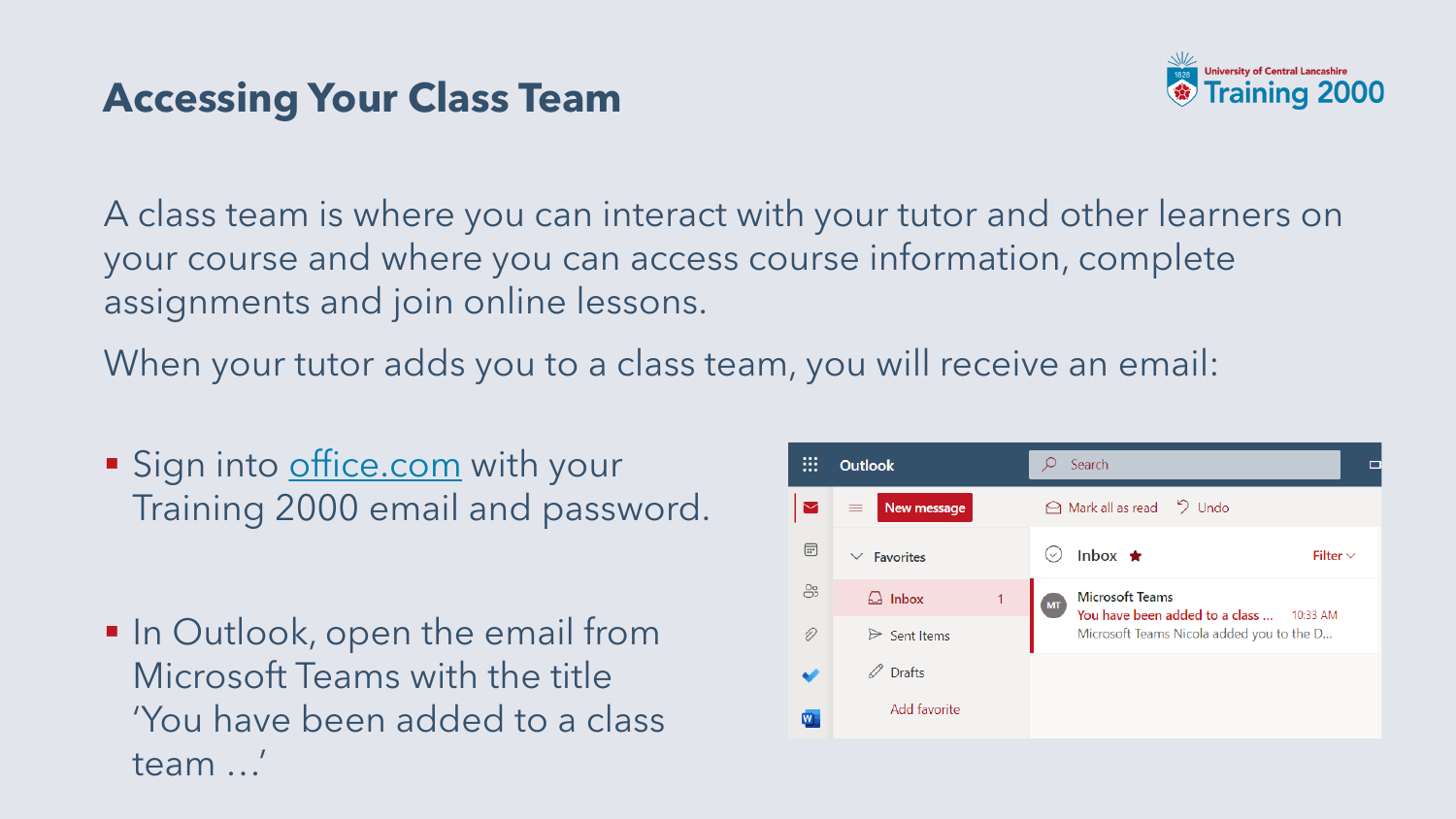

The email will display the name of the class your tutor has added you to.

■ Click on Open Microsoft Teams.

If you don't have the desktop app, you will be taken to a page where you can choose to either download the app or use the web app instead.

*For more information, see [Signing Into Teams for the First Time](#page-4-0)*

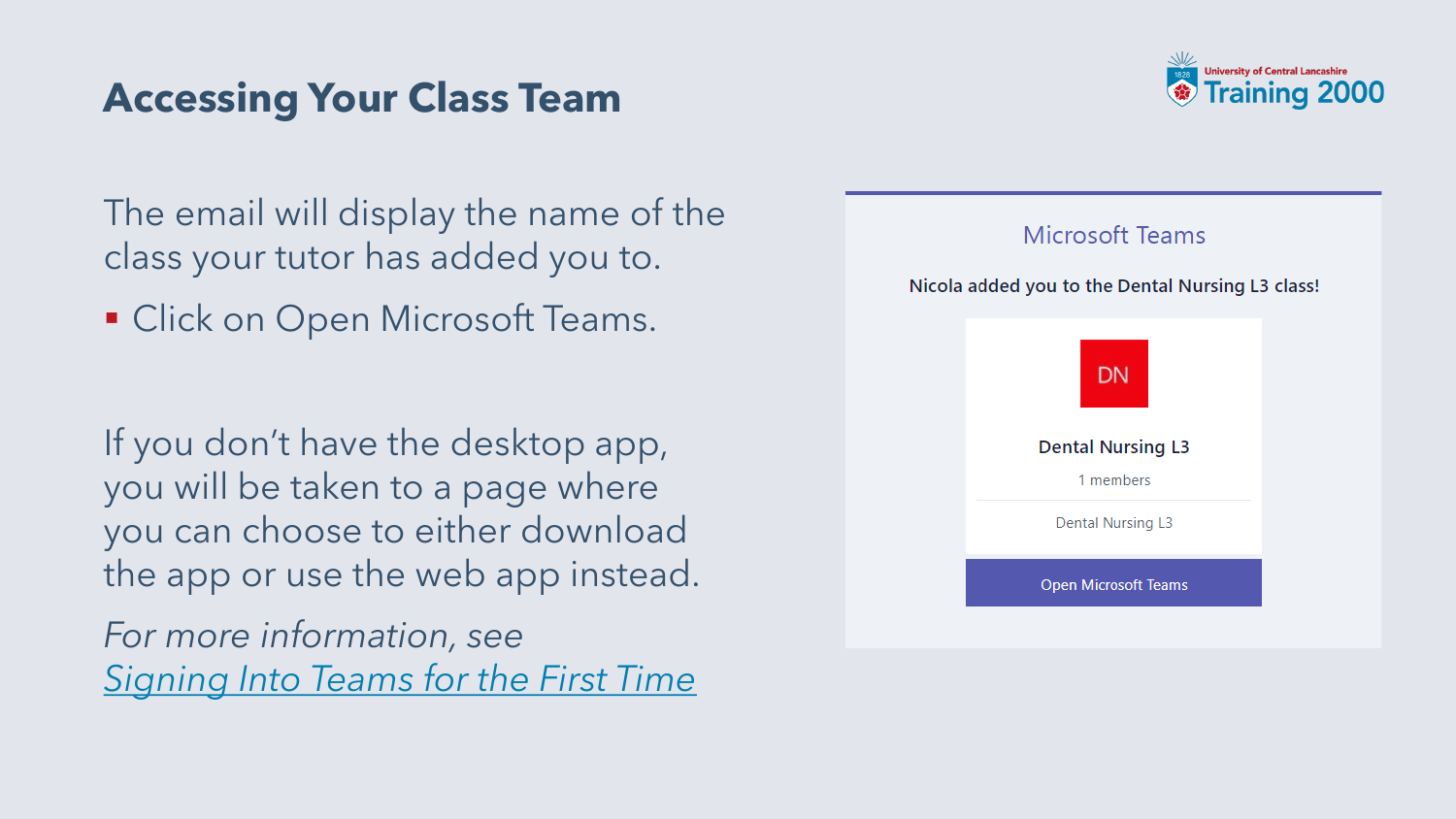

Every class has a General channel which is the main discussion area you share with your tutor and other learners on your course.

You may also have additional channels that your tutor has created to organise groups or topics.

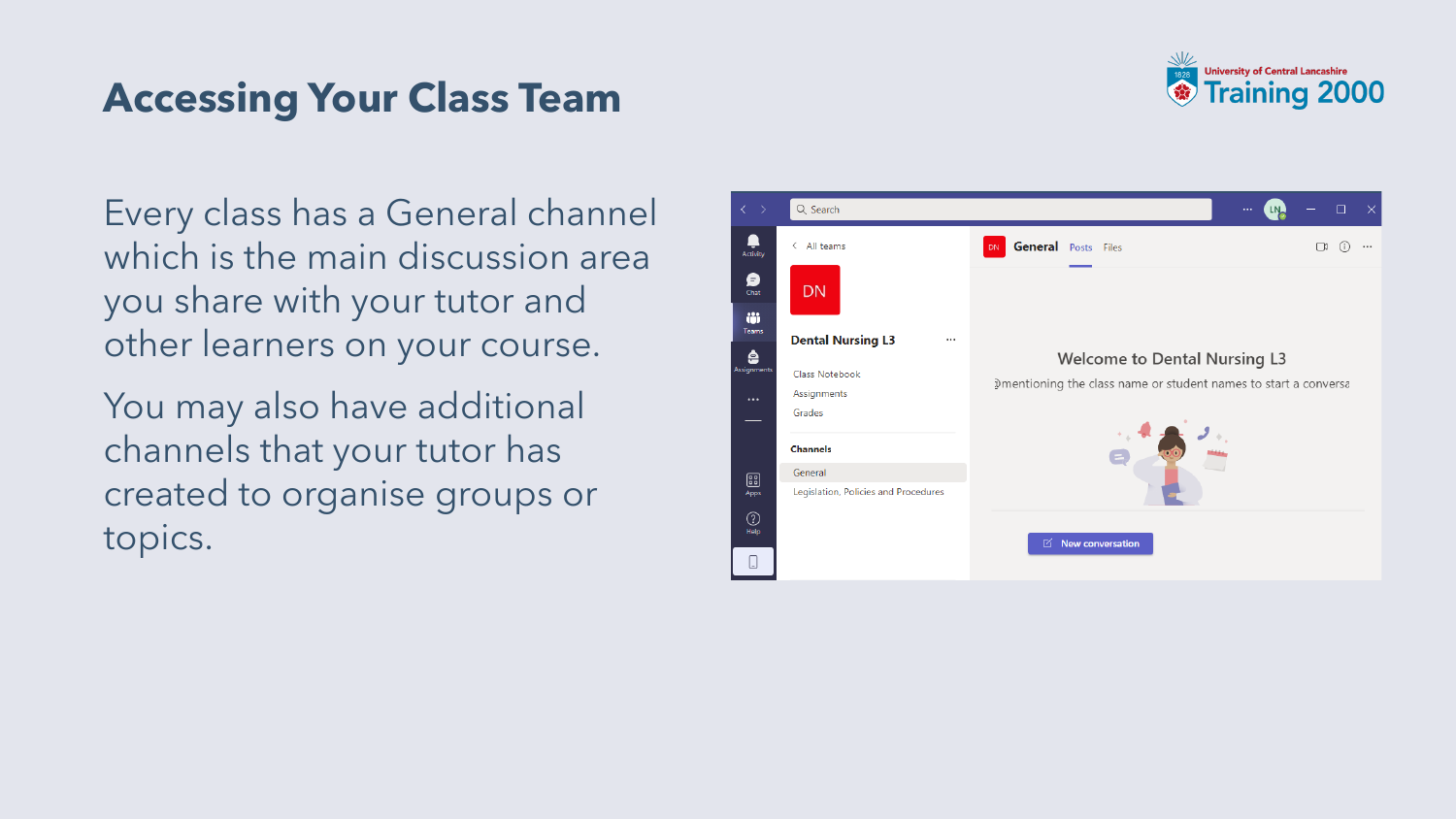

Files contain all of your documents shared by your tutor or other learners including, a read-only Class Materials folder with resources from your tutor.

| All teams<br>く                       | General Posts Files v<br>DN                                 |                           |                               |
|--------------------------------------|-------------------------------------------------------------|---------------------------|-------------------------------|
| <b>DN</b>                            | + New $\vee$ $\overline{\uparrow}$ Upload $\vee$<br>(급 Sync | © Copy link<br>$\sim 100$ | $\equiv$ All Documents $\vee$ |
|                                      | Documents $\ge$ General                                     |                           |                               |
| <b>Dental Nursing L3</b><br>$\cdots$ | Name $\vee$                                                 | Modified $\smile$         | Modified By $\sim$            |
| Class Notebook                       | ಾ<br>Class Materials X                                      |                           | Nicola Bennett                |
| Assignments<br>Grades                | 看<br>Course FAQs.docx                                       | 6 days ago                | Nicola Bennett                |
| <b>Channels</b>                      |                                                             |                           |                               |
| General                              |                                                             |                           |                               |
| Legislation, Policies and Procedures |                                                             |                           |                               |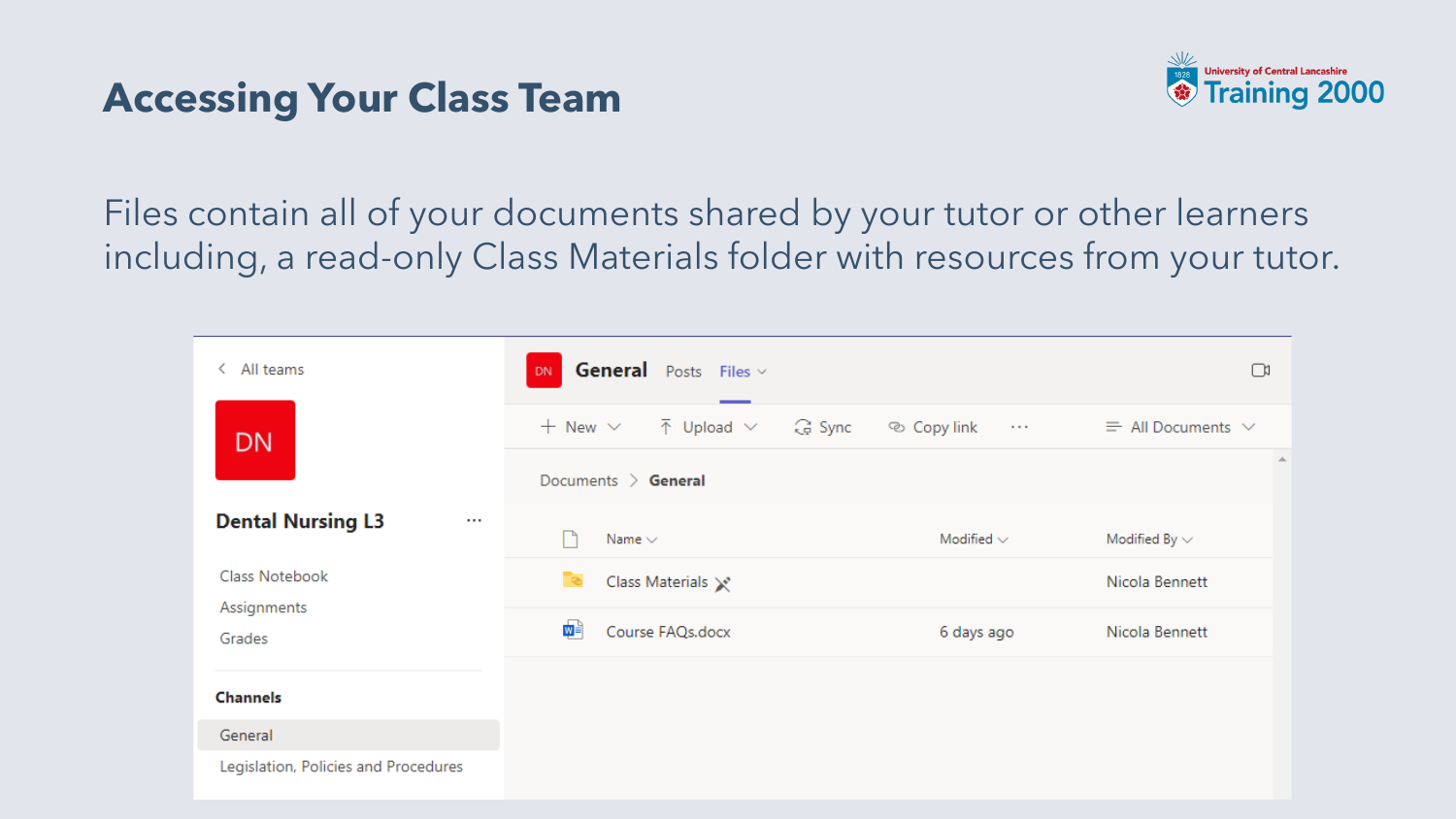

Your tutor will set you assignments, work and quizzes from time to time. These will appear in your Activity feed and also under Assignments.

By selecting the assignment, you can access the learning materials, upload your work and submit to your tutor/assessor.

| < All teams                          | 8<br>Assignments                                | ∠ <sup>7</sup> C                     |                                                                                                                           |
|--------------------------------------|-------------------------------------------------|--------------------------------------|---------------------------------------------------------------------------------------------------------------------------|
| DN.                                  | Completed<br><b>Assigned</b>                    | < All teams                          | <b>Assignments</b><br>∠ <sup>7</sup> С                                                                                    |
| <b>Dental Nursing L3</b><br>$\cdots$ | Legislation Reading<br>Due tomorrow at 11:59 PM | <b>DN</b>                            | Turn in<br>$\langle$ Back                                                                                                 |
| Class Notebook<br>Assignments        |                                                 | <b>Dental Nursing L3</b><br>$\cdots$ | <b>Legislation Reading</b>                                                                                                |
| Grades                               |                                                 | <b>Class Notebook</b>                | Due tomorrow at 11:59 PM<br>Instructions                                                                                  |
| <b>Channels</b>                      |                                                 | Assignments<br>Grades                | Please read the latest legislation relating to your role as a dental nurse and submit the key points you<br>have learned. |
| General                              |                                                 |                                      | Reference materials                                                                                                       |
| Legislation, Policies and Procedures |                                                 | <b>Channels</b>                      | dental-legislations.docx<br>$\cdots$                                                                                      |
|                                      |                                                 | General                              | My work                                                                                                                   |
|                                      |                                                 | Legislation, Policies and Procedures | $\emptyset$ Attach $+$ New                                                                                                |
|                                      |                                                 |                                      | Points<br>No points                                                                                                       |